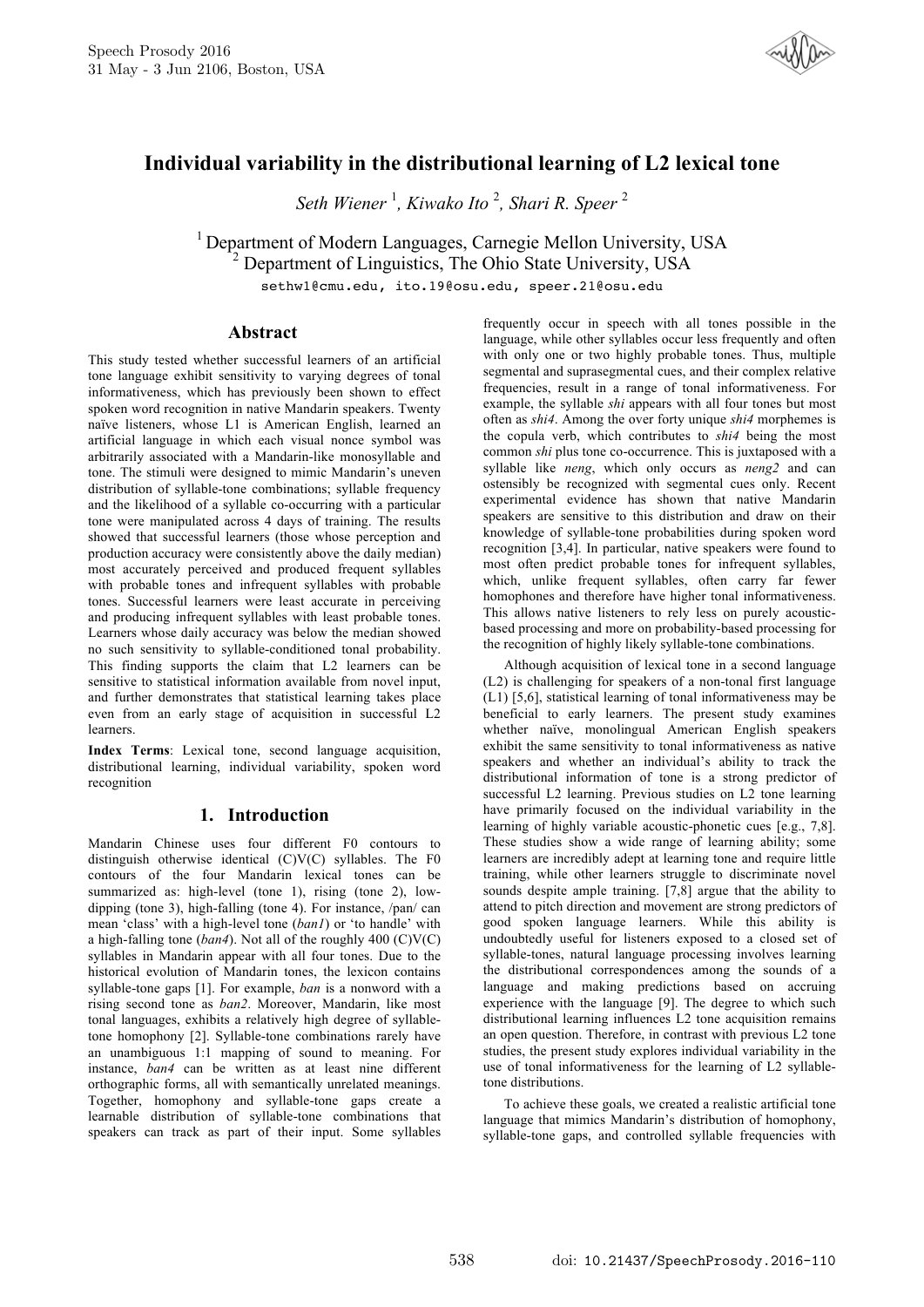syllable-conditioned tonal probabilities. As a result, the artificial language shared Mandarin's inherently asymmetric tonal distribution, allowing us to manipulate word-specific syllable-tone frequency as a vital part of the L2 input. This design allows us to address a confound present in previous L2 tone acquisition studies, which tested sets of syllable-tones that were fully symmetric. For example, in studies like [7,8] each syllable was presented with each tone, creating stimuli devoid of any variation in distributional properties. This is especially important given converging evidence that speakers are universally sensitive to relative frequency effects drawn from the distribution of both L1 and L2 input at a very early stage of acquisition [10,11,12].

Furthermore, previous L2 tone learning experiments have primarily examined the acquisition and processing of purely acoustic-phonetic information in the absence of visual stimuli. For example, [13,14] taught and monitored the L2 learning of non-lexical tone stimuli while [5,15] examined L2 participants' ability to discriminate and categorize Mandarin tones but only as acoustic-phonetic information. Recent studies have shown that the use of non-lexical tonal stimuli often results in task-specific perception strategies which may not reflect the processes and mechanisms involved in real tonal word learning [8]. To address this issue, the present study used sound-to-image pairs to explore L2 word learning and tone's role during lexical access [e.g., 7,8]. Thus by incorporating an asymmetric syllable-tone distribution and pairing these combinations with meaningful symbols, the present study aims for a careful examination of realistic L2 tonal acquisition in a reduced period of time.

## **2. Experiment**

#### **2.1. Methods**

#### *2.1.1. Participants*

Twenty students at a Midwestern U.S. university (13 female; 7 male; mean age: 20) took part in the experiment. All participants spoke English as their L1. Due to language requirements in most U.S. high schools and colleges, all participants had studied an L2, but no participant self-rated as a fluent speaker of their L2 (questionnaire scale: 1=beginner, 5=fluent; mean score: 2.1). Furthermore, no participant had ever studied Mandarin or any other tonal language. All participants received a small payment.

#### *2.1.2. Stimuli*

Twenty-four CV syllables were paired with four specific tonal contours (directly comparable to those of Mandarin). All CV syllables made use of Mandarin phonemes and thus were syllable gaps easily produced by native Mandarin speakers (i.e., similar to the English nonce word *blick*). Though this maximally yields 96 unique syllable-tone combinations, only 82 combinations were used. This ensured roughly the same percentage of syllable-tone gaps in the artificial language as in Mandarin. To equally ensure the same proportion of homophony as in Mandarin, 48 homophones were added, resulting in 130 total nonce words. Each nonce word was then given a unique black and white symbol. Thus, like Mandarin, certain syllable-tone combinations resulted in numerous homophones disambiguated only through the orthography. Figure 1 shows an example of five nonce symbols, all sharing the same syllable-tone combination *pe2.*

# $H$   $\Omega$  6  $\vee$   $N$

Figure 1: *Black and white nonce symbols for "pe2."*

Of these 130 items, 64 served as the test items while the other 66 served as filler items and allowed for the distribution of the artificial language to emerge. Within the test items, two factors – syllable frequency and tonal probability – were crossed to create four test conditions. To manipulate syllable frequency, the number of exemplars participants were exposed to was either increased or decreased. Within the test items, 32 had high syllable frequency (F+), while 32 had low syllable frequency (F-). To avoid confounding syllable frequency with the phonemic construction of syllables, each consonant onset appeared in both a F+ and F- syllable. As for tonal probabilities, each syllable in the test items appeared with one tone as the most probable  $(P+)$  and one tone as the least probable (P-) while the other two tones had identical middle range probabilities. This resulted in four test conditions:  $F+P+$ , F+P-, F-P+, F-P-. To control the occurrence of target symbols, tonal probabilities were manipulated by increasing or decreasing exposure to filler homophones. For example, the syllable-tone combination *pe2* was presented multiple times using the four left-most nonce symbols in Figure 1. By repeatedly showing these four symbols, the probability of tone 2 appearing with the syllable *pe* greatly increased. The right most nonce symbol in Figure 1 served as the test item and appeared exactly the same number of times as the respective test item symbols (i.e., non-fillers) for *pe1*, *pe3*, and *pe4*.

All auditory stimuli were recorded by a monolingual 28 year-old female from Beijing (who spoke no other dialects) at 16 bits/44,100 Hz. Two additional native speakers from China correctly identified pronunciation of the syllables and tones with 100% agreement. Acoustic analysis of the tones showed previously demonstrated temporal differences, such that tones 2 and 3 were longer in duration than tones 1 and 4 [16,17].

#### *2.1.3. Training and testing procedure*

Participants came to the lab for 30-minute sessions on four consecutive days. Participants were randomly assigned to one of two lists, with each list differing in its controlled distribution. For example, in list one tone 2 was the most probable tone for *pe*, while in list two it was the least probable tone for *pe*. Daily training and testing consisted of four tasks in the same order each day: passive listening, shadowing, naming and 4-alternative forced-choice. Participants were seated in front of a computer in a sound booth and wore headphones. For the naming task, a nonce symbol appeared on the screen and participants were asked to name its audio label, learned in the previous listening and shadowing tasks. Participants were told explicitly to guess a label, even if they were unsure. After producing a label, participants were told to click the mouse to hear the correct audio label and then click again to advance to the next trial. Only the 64 test items were presented in the naming task. For the final task, participants completed 32 4-alternative forced-choice (4AFC) trials (16 target trials, 16 fillers). Four symbols were presented at a time on a monitor, while participants simultaneously heard one symbol's audio label. Participants were told to click on the symbol that matched the perceived audio. After clicking, a red box appeared around the correct target in order to provide feedback. There were 16 target trials, four in each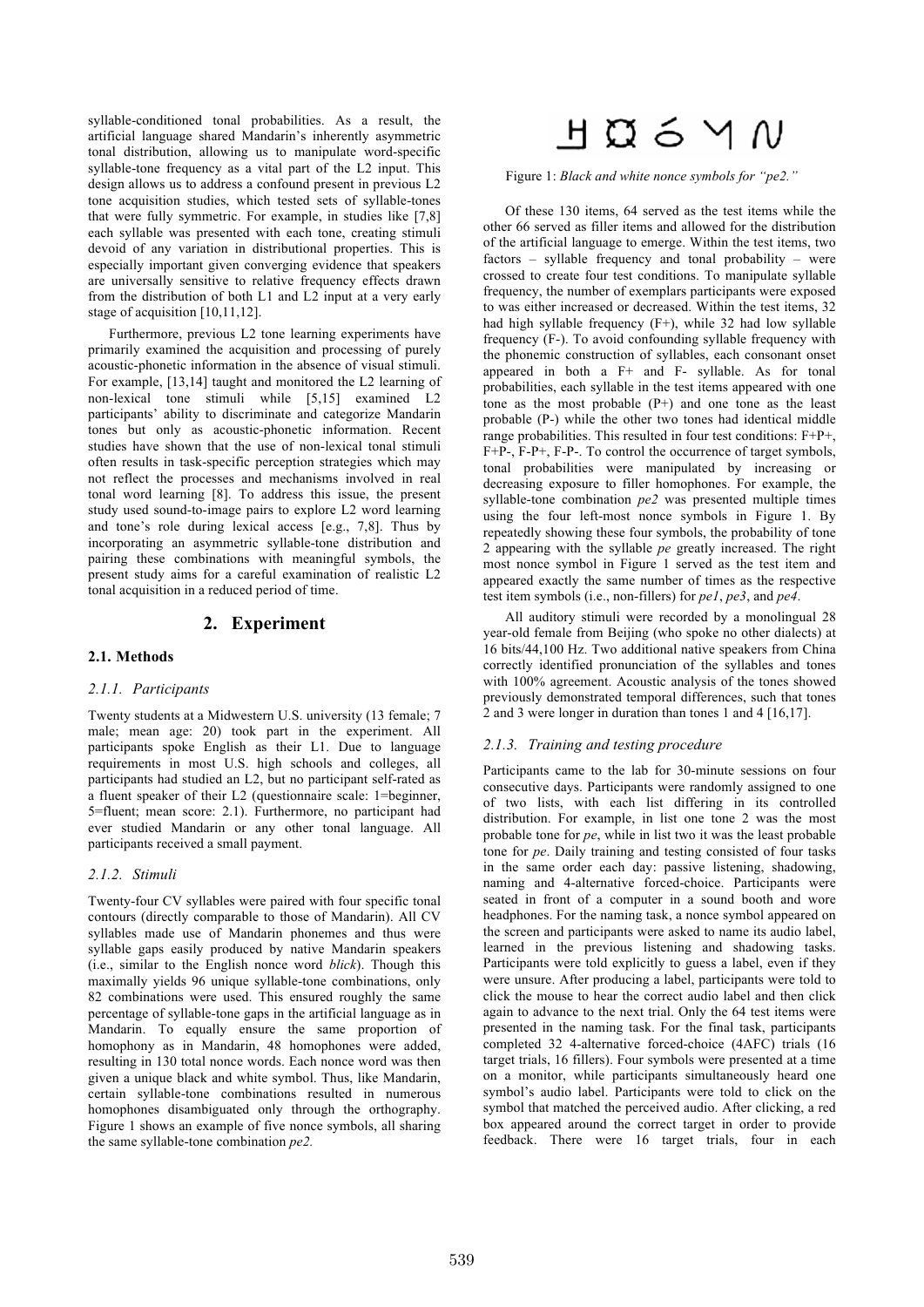experimental condition, showing the target and three other trained test items: a tonal competitor, a rhyme competitor and a distractor. For example in the high frequency, high probability (F+P+) condition, *pe2* served as the target. The three other on-screen items included a tonal competitor, which shared the same syllable but had the opposite tonal probability (e.g., *pe4* as F+P-), a rhyme competitor, which shared the same vowel and tone but had a different onset (e.g., *fe4*), and a distractor, which had a unique syllable and tone (e.g., *riu1*).

#### **2.2. Predictions**

Following previous studies on L2 tone acquisition [e.g., 7,8], we predict high individual variability in the learning of the artificial language. If learners are unable to track distributional information, accuracy in the naming and identification tasks should be the same regardless of syllable frequency or tonal probability. If learners are sensitive to syllable frequency of occurrence, they will correctly name and identify high frequency F+ syllables more often than they correctly name and identify low frequency F- syllables. If learners track syllable-conditioned tonal probabilities, they will correctly name and identify syllables with high probability P+ tones more often than they name and identify those with low probability tones P-. If learners, like native speakers, selectively track tonal probability only for infrequent syllables with higher tonal informativeness, then participants will correctly name and identify low frequency syllable targets with high probability tones (F-P+) more often than any other combination [e.g., 3,4]. Following [7], if a difference emerges between good and poor learners based on median accuracy, an interaction will be found in which learners' performance interacts with one (or more) of the distributional variables. In particular, if good learners are more native-like than poor learners, we expect a three-way interaction between learning group, syllable frequency and tonal probability.

#### **2.3. Results**

For each task, good and poor learning was assessed by calculating the daily median accuracy for all participants. Following [7], good learners (GL) had a consistent daily accuracy for both naming and 4AFC identification in the top half (n=7), while poor learners (PL) had a consistent daily accuracy in the bottom half (n=13). That is, no participant's accuracy scores placed him/her in the GL group on one day but the PL group on another. For both tasks, day four results were analyzed using mixed effects regression models (linear for the naming task and logistic for the 4AFC task) using the *lme4* package [18] in R (version 3.2.1). Syllable frequency, tonal probability and learning groups were treated as sum coded factors. The random effects structure included subject and item intercepts, by-subject random slopes for syllable frequency and tonal probability and by-item random slopes for learning groups.

#### *2.3.1. Naming task*

Naming responses were coded by three trained transcribers (inter-rater reliability: 95%). Utterances in which a participant made no response or uttered an inaudible response were removed from subsequent analysis  $( $2\%$ )$ . Figure 2 shows individual naming accuracy across the four days, faceted by the four test conditions. Each participant's mean accuracy is plotted as a smaller gray point, while overall learning group means are plotted as larger black points. The circles indicate good learners (GL), while the triangles indicate poor learners (PL).



Figure 2: *Participants' daily average on naming task.*

Figure 2 shows a considerable amount of individual variability, with naming accuracy on the first day roughly the same regardless of condition or learning group. As expected, however, GL accuracy was higher in every condition across days two, three and four. For the GL group, day four accuracy was highest for the  $F+P+$  condition (71%) and lowest for the F-P- condition (45%). In contrast, PL day four accuracy was highest for the F+P- condition (36%) and lowest for the F-P+ group (17%). The PL showed neither a sensitivity to syllable frequency nor tonal probability, by naming targets of all four conditions at roughly the same rate. This contrasts sharply with the GL who showed sensitivity to both syllable frequency and tonal probability by naming  $F+$  syllables and  $P+$  tones more accurately than the PL. A linear regression model on the fourth day naming results showed a main effect of syllable frequency ( $\beta = 0.16$ , *SE* = 0.05,  $t = 3.11$ ,  $p < .01$ ), a main effect of tonal probability ( $\beta$  = -0.10, *SE* = 0.05, *t* = -2.08, *p* < .05) and the expected main effect of learning group ( $\beta$  = -0.27,  $SE = 0.07$ ,  $t = -3.78$ ,  $p < .01$ ) in which the GL had a higher overall naming accuracy than the PL. Additionally, a two-way interaction between tonal probability and learning group was found ( $\beta = 0.17$ ,  $SE = 0.06$ ,  $t = 2.78$ ,  $p < .05$ ). Further subset analyses revealed that the main effect of frequency was driven by the GL as they correctly named F+ targets more often than F- targets ( $\beta$  = 0.09, *SE* = 0.04,  $t$  = 2.13,  $p$  < .05). The main effect of tonal probability and the two-way interaction of tonal probability and learning group were driven by the GL group's overall significantly higher accuracy for P+ targets ( $\beta$  = -0.22,  $SE = 0.04$ ,  $t = -5.10$ ,  $p < .001$ ). Subgroup analyses for the PL group showed no significant difference for either frequency or tonal accuracy main effects.

#### *2.3.2. 4AFC identification task*

Only the 16 target trials were analyzed in the identification task. Figure 3 shows individual 4AFC accuracy across the four days, faceted by the four test conditions and plotted by individual and learning group means. The individual means corroborate findings from [7,8] showing a high degree of variability across learners, and larger variability in perception than the naming production task. For some PL, accuracy on the last day was still 0% for F- targets, while some GL reached 100% accuracy for F+ targets. On day 1, GL identified targets slightly better than PL, with GL showing the largest accuracy advantage in the F-P+ condition. The F-P+ condition continued to be the only condition for which a difference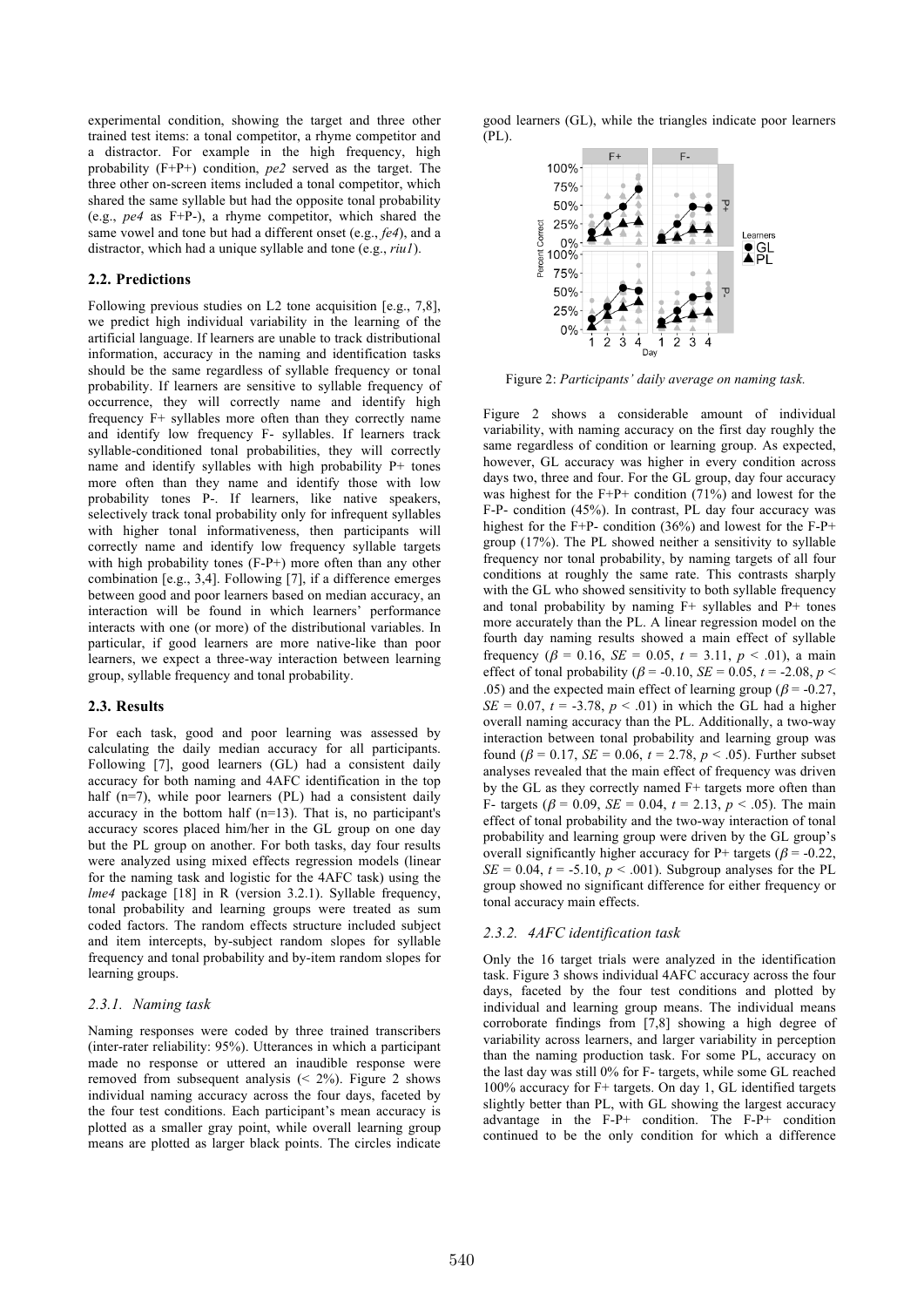between GL and PL emerged. By day four, only the F-P+ condition showed a clear separation as the GL had an accuracy of 72% while the PL had an accuracy of only 35%. Thus the difference between good and poor learning was almost entirely seen in perception of F-P+ targets. For P- targets, the GL performed only slightly better than the PL across the four days, but neither the F+P- nor F-P- condition showed a large difference between the two learning groups.



Figure 3: *Participants' daily average on 4AFC task.*

A logistic regression model on day 4's results found the expected main effect of learning group ( $\beta$  = -0.78, *SE* = 0.25, *z*  $= -3.08, p \leq .01$ ) such that the GL accurately identified the target more often than the PL. A marginal interaction was found between learning group and tonal probability ( $\beta$  = 0.39,  $SE = 0.23$ ,  $z = 1.71$ ,  $p = .07$ ) indicating that GL group performed slightly better at P+ tones than the PL group. A subset analysis of the F- targets indicated that this probability difference between groups was significant in F-P+ condition  $(\beta = -1.21, \, SE = 0.36, \, z = -3.32, \, p < .001)$  but not in the other three conditions. Thus, for infrequent targets, GL were more sensitive to tonal probability than PL.

#### **3. Discussion**

This study set out to test learners on a Mandarin-like artificial tonal language with controlled syllable-tone distributional properties, in order to explore whether naïve listeners from a non-tonal L1 exhibit sensitivity to syllable frequency and varying degrees of tonal informativeness. Perception and production were measured across four days of testing, with good and poor learner groups defined as scoring above and below the daily median, respectively. Using a 4AFC perception task, an accuracy difference was found between GL and PL, and a marginal trend was found in which GL tended to identify syllables with more probable tones better than PL did. Further subset analysis indicated that for F-P+ targets, i.e., targets carrying a higher degree of tonal informativeness, GL's identification was significantly more accurate than PL's. This pattern of results is very similar to those found in [3,4] which demonstrated that native monodialectal Mandarin speakers make use of tonal probabilities primarily for infrequent syllables that appear in the language with few tones and consequently a higher tonal informativeness. Thus the present study's perception results strongly suggest that naïve L2 learners track tonal informativeness in identification tasks.

Similarly, results from the naming production task showed that GL were more accurate at producing F+ syllables than PL, and more accurate at producing P+ tones than PL. Taken together, these results strongly support previous claims that L2 learners can be sensitive to statistical information from novel input [e.g., 10,11,12] in not only perception but also production. Our results indicate that after the first 30 minutes of training, good learners began to show small perception and production advantages over poor learners. From the second day on, i.e., after an hour of perceptual training, good learners repeatedly demonstrated better perception and production of tone in F+ syllables and for P+ tones. By the fourth day, good learners showed a robust sensitivity to tonal informativeness for F-P+ targets in the perception task and for F+P+ and F-P+ targets in the naming task. It is important to point out that unlike the results found in native Mandarin speakers [3,4], the present results showed a high degree of individual variability [e.g., 7,8], suggesting that only good learners were able to identify when tonal informativeness was highest through distributional learning of the input. To underscore this point, Figure 4 shows day four naming (top plot) and 4AFC (bottom plot) accuracy for the top four GL and bottom five PL participants.



Figure 4: *Day 4 GL and PL individual naming and 4AFC accuracy*

Figure 4 highlights an important point and the direction of our current follow-up study: the difference between GL and PL is largely derived from the naming production task. The regression results support this claim as the GL named F+ and P+ targets more accurately than PL. In the 4AFC task, PL were at or slightly above chance (25%) even on the fourth day, while GL were above 50% accuracy. These results suggest that accurate production may play a larger, critical role in the ability to track statistics of an L2. Accurate perception of novel contrasts may not be sufficient to effectively track the contrasts' distributions. While [7,8] argue that successful learners of tone are better able to attend to acoustic-phonetic details, such as pitch direction, our results suggest that successful learners may first need to learn to produce these pitch direction differences and by doing so, these learners are better able to track distributional input such as syllable frequency and syllable-tone co-occurrences. We are currently collecting native Mandarin speaker ratings of the present study's productions in order to see if GL's tone production are objectively more native-like than PL's and whether phonetic features such as pitch direction account for this difference or whether statistics such as frequency and probability of syllable-tones better explains this difference. This will allow us to further unpack the perception-production link and explore to what degree distributional learning affects accurate productions of novel contrasts.